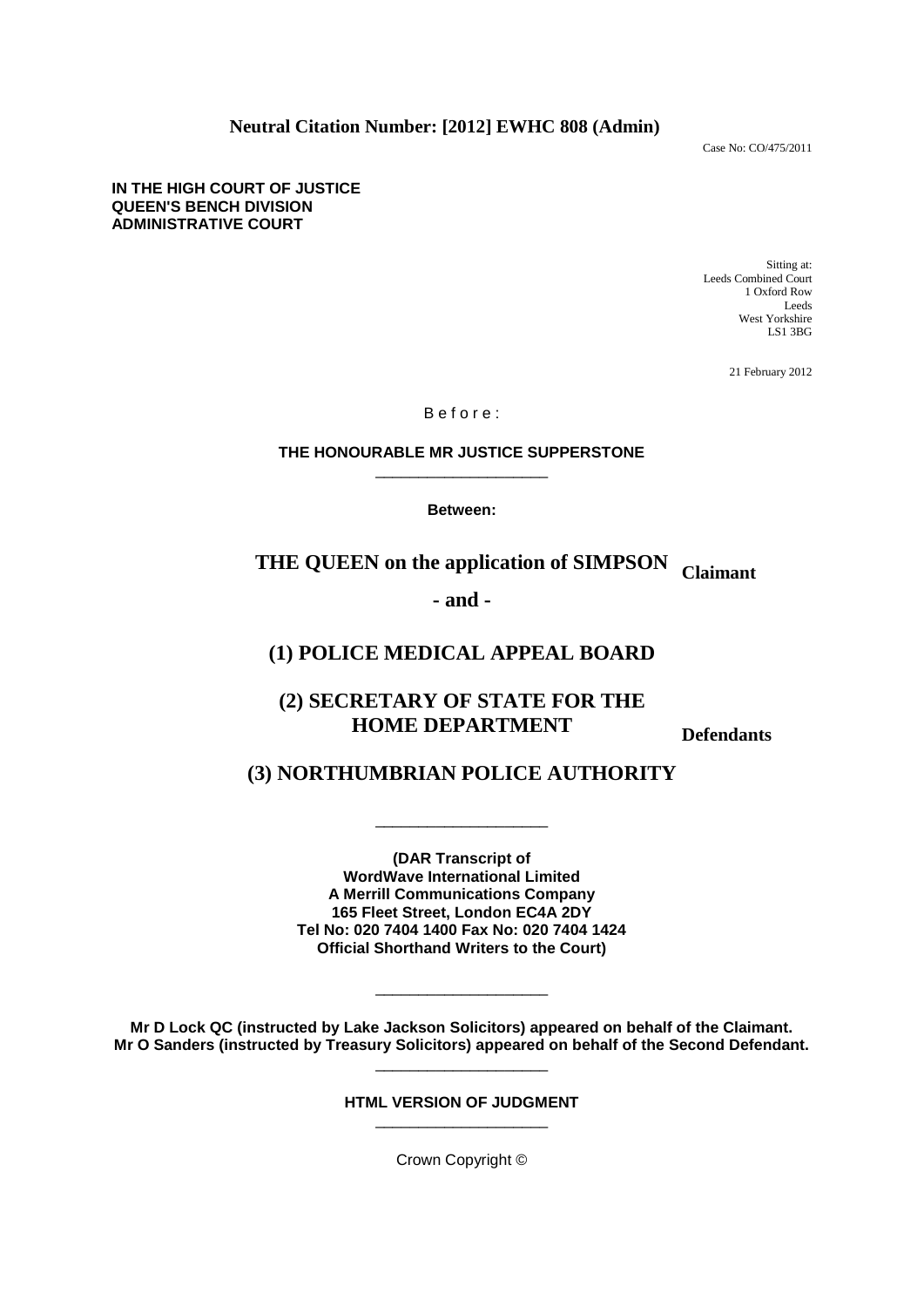### **Mr Justice Supperstone:**

- 1. The central question to be determined on this application for judicial review is whether that part of Home Office Guidance 46/2004 (which I shall refer to as "the Guidance") concerning "Review of Injury Pensions once Officers reach 65" and paragraph 20 of section 5 of the Guidance on Medical Appeals under the Police Pensions Regulations 1987 and the Police (Injury Benefit) Regulations 2006 (which I shall refer to as "Guidance on Medical Appeals") are inconsistent with the Police (Injury Benefits) Regulations 2006 (which I shall refer to as "the Regulations") and therefore unlawful.
- 2. The background to the application is that the claimant was born on 30 January 1935. He is now 76 years old. In November 1959 he joined the Northumbria Police Force. He served as a police constable for 29 years until he was required to retire on grounds of ill health in November 1988. He suffered from cervical spondylosis, which was caused by his services as a police officer. As such, he came within the definition of being permanently disabled under the Regulations operative at that date and he was required by his police authority (which body is now the third defendant) to retire. If a police officer suffers from an injury which is caused by his duties as an officer he is entitled to apply for an enhanced pension, known as a Police Injury Pension. The claimant applied for and was granted a police injury pension. Such pensions are now governed by the Regulations, although the award to the claimant was governed by a previous set of regulations when it was made. Under regulation 9(1) of the Regulations the claimant is treated as if his injury pension was awarded under the Regulations even though it was made in 1987. The claimant's pension, once awarded, was calculated in accordance with the table at Schedule 3 to the Regulations. His degree of disability was assessed at 30 per cent. That placed the claimant in Band 2 in the table in Schedule 3. As he had more than 25 years' service his Band 2 pension was set at 70 per cent of the average pensionable pay for his rank at the date of his retirement.
- 3. The claimant reached the age of 55 on 30 January 1990. Pursuant to regulation A18(1)(a) of the Police Pension Regulations 1987 which were in force at that date, if he had still been serving as a police officer he would have been required to retire from the force on that date. His injury pension was reviewed in 1995 and was maintained at 30 per cent. The claimant reached the age of 65 on 30 January 2000. In February 2009 the third defendant appointed Dr Broome, a Selected Medical Practitioner ("SMP") to conduct a review of the claimant's injury pension, together with that of 78 others, in accordance with the Guidance. In their letter of appointment the third defendant said:

"Northumbria Police can identify no cogent reason why we should not advise you (in your role as SMP) to place former Constable Simpson in the lowest band of Degree of Disablement. As a result we would like to draw your attention to the question and recommendation below.

## **Question**

In line with Police Injury Benefit Regulations [30]2(d), could you please confirm the degree of the former officer's disablement.

#### **Recommendation**

That in your assigned role as Selected Medical Practitioner you should place former Constable 1516 Simpson in the 0-25% Degree of Disablement banding on the grounds that he has reached State Pension Age and no longer has an earnings capacity for the purposes of the Police Injury Benefit Regulations."

4. In a letter dated 20 February 2009 Dr Broome sets out his decision which led to the third defendant's decision that the claimant did not have a cogent reason not to be placed into Band 1. Dr Broome wrote: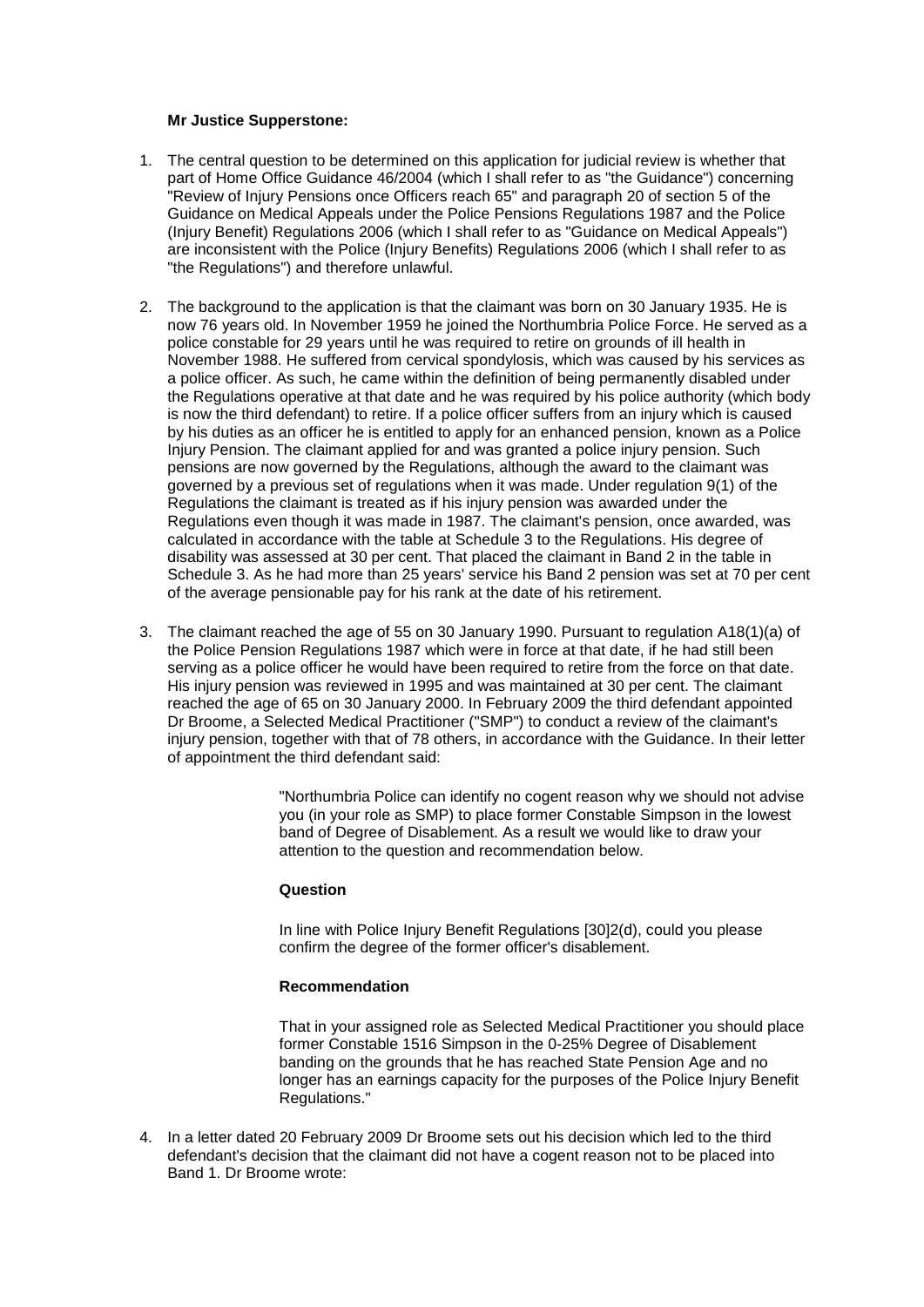"Further to Northumbria Police's referral letter, I reviewed the degree of disablement of the above named ex-officer in my capacity as Selected Medical Practitioner. I note that I am only asked to consider the non-medical question of 'Degree of Disablement' and am therefore precluded by the Police Pension Regulations from reviewing the questions of permanent disability, medical cause(s) and the relationship of these to an injury on duty.

I am advised that the Pensioner has reached State Retirement Age and therefore, in accordance with the Regulations, the Pensioner *'no longer has an earnings capacity for the purposes of the Police Injury Benefit Regulations'*. Northumbria Police has also determined that there is no '*cogent reason*' why the Pensioner should not therefore be considered to have 0% loss of earnings capacity as a consequence of their injury, and should be placed in the 0-25% Degree of Disablement banding.

I confirm that the above recommendations are consistent with Regulations. I attach a revised Statement of Injury."

All 79 reviews were conducted by Dr Broome as a paper exercise.

- 5. The claimant appealed that decision to the Police Medical Appeal Board ("PMAB"), the first defendant. The first defendant eschewed reliance upon the Guidance and adopted a different approach to that taken by the third defendant, but nevertheless approved a reduction in the claimant's injury pension from Band 2 to Band 1 and thus dismissed the appeal.
- 6. Following the decision of the first defendant, the claimant's injury pension was reduced to Band 1. This claim was commenced on 19 January 2011. On 1 December 2011 the Court of Appeal granted permission to apply for judicial review in reliance on grounds 1A, 1B, 2 and 3 as set out in the claimant's Statement of Facts and Grounds dated 6 January 2011. Grounds 2 and 3 challenge the decisions of the third and first defendants respectively. The claim as against those defendants has now been settled by way of a consent order agreed between the relevant parties. The decisions of the third and first defendants have been quashed and the claimant's injury pension has been restored to its former level.
- 7. By section 1(1)(a) of the Police Pension Act 1976 (the "Act"), regulations to be made by the Secretary of State shall make provision "as to the pensions which are to be paid to and in respect of members of police forces, whether as of right or otherwise". By section 1(2)(c) any such regulations shall provide for the payment subject to the Regulations of pensions "to and in respect of persons who cease to be members of a police force by reason of injury received in the execution of their duty". Section 1(3) also confers power on the second defendant to include in Regulations "such consequential or incidental provisions as appear to the Secretary of State to be necessary or expedient, including, in particular, provision as to the cases in which pensions are to be --- (a) varied, suspended, terminated or forfeited". The Regulations were made by the second defendant pursuant to sections 1 and 6 to 8 of the Act. Regulation 11 of the Regulations provides:

"(1) This regulation applies to a person who ceases or has ceased to be a member of a police force and is permanently disabled as a result of an injury received without his own default in the execution of his duty (in Schedule 3 referred to as the "relevant injury").

(2) A person to whom this regulation applies shall be entitled to a gratuity and, in addition, to an injury pension, in both cases calculated in accordance with Schedule 3; but payment of an injury pension shall be subject to the provisions of paragraph 5 of that Schedule and, where the person concerned ceased to serve before becoming disabled, no payment shall be made on account of the pension in respect of any period before he became disabled.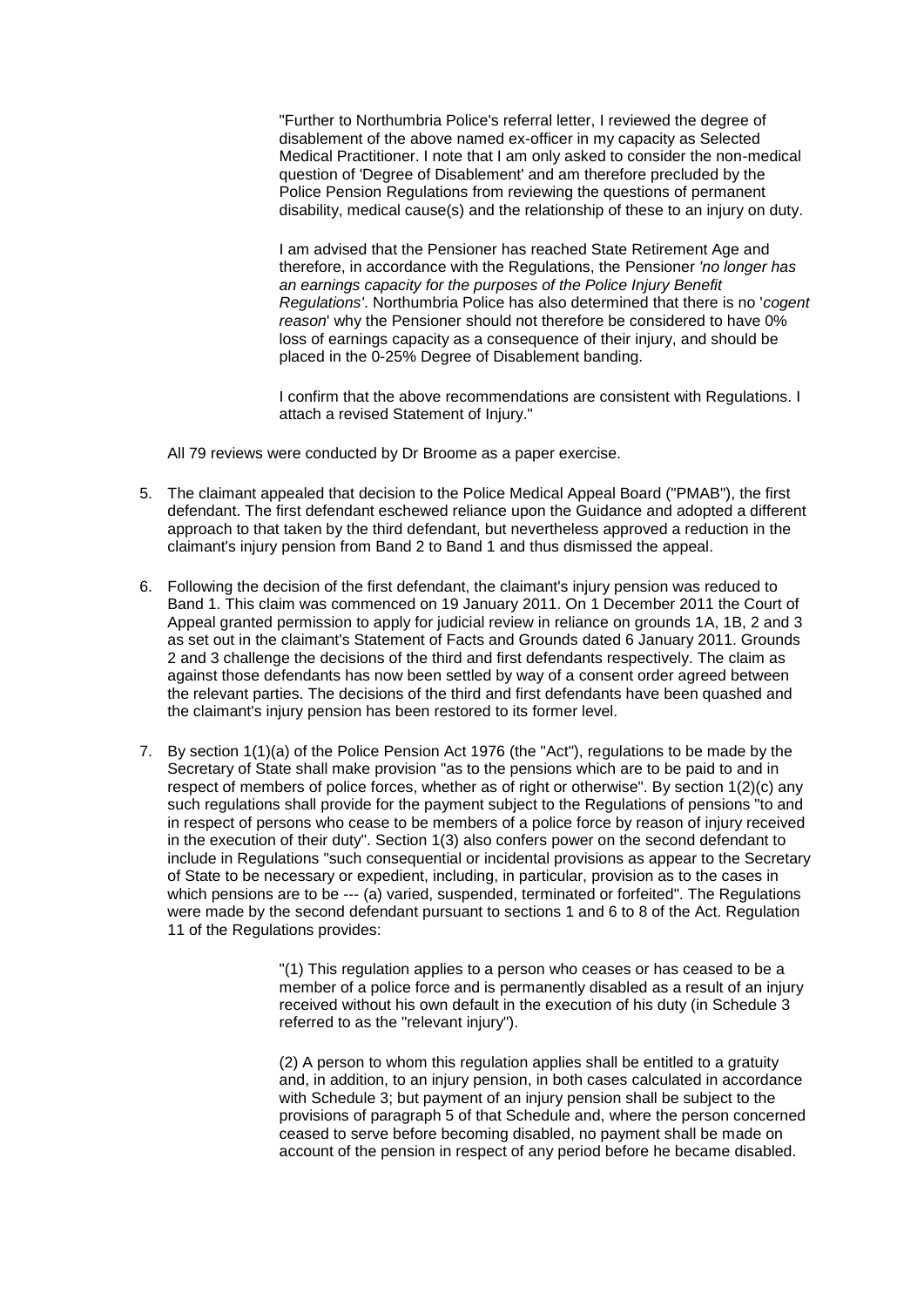8. Schedule 3, so far as is material, provides

"**1.** A gratuity under regulation 11 shall be calculated by reference to the person's degree of disablement and his average pensionable pay and shall be—

(a) in the case of a police officer all of whose service by virtue of which his pensionable service is reckonable was full-time, the amount specified as appropriate to his degree of disablement in column (2) of the Table in paragraph 3;

...

**3.** An injury pension shall be calculated by reference to the person's degree of disablement, his average pensionable pay and the period in years of his pensionable service, and, subject to the following paragraphs, shall be—

(a)in the case of a police officer all of whose service by virtue of which his pensionable service is reckonable was full-time, of the amount of his minimum income guarantee specified as appropriate to his degree of disablement in column (3), (4), (5) or (6) of the following Table

| Degree of<br>disablement                                              | Gratuity<br>expressed as<br>% of average<br>pensionable<br>pay | Minimum<br>income<br>guarantee<br>expressed as %<br>of average<br>pensionable<br>pay | Minimum<br>income<br>guarantee<br>expressed as %<br>of average<br>pensionable<br>pay | Minimum<br>income<br>guarantee<br>expressed as %<br>of average<br>pensionable<br>pay | Minimum<br>income<br>guarantee<br>expressed as %<br>of average<br>pensionable<br>pay |
|-----------------------------------------------------------------------|----------------------------------------------------------------|--------------------------------------------------------------------------------------|--------------------------------------------------------------------------------------|--------------------------------------------------------------------------------------|--------------------------------------------------------------------------------------|
|                                                                       |                                                                | Less than 5<br>years' service                                                        | 5 or more but<br>less than 15<br>years' service                                      | 15 or more but<br>less than 25<br>years' service.                                    | 25 or more<br>years' service.                                                        |
| (1)                                                                   | (2)                                                            | (3)                                                                                  | (4)                                                                                  | (5)                                                                                  | (6)                                                                                  |
| 25% or less<br>(slight)<br>disablement)                               | 12.5%                                                          | 15%                                                                                  | 30%                                                                                  | 45%                                                                                  | 60%                                                                                  |
| More than 25%<br>but not more<br>than $50%$<br>(minor<br>disablement) | 25%                                                            | 40%                                                                                  | 50%                                                                                  | 60%                                                                                  | 70%                                                                                  |
| More than 50%<br>but not more<br>than 75%<br>(major<br>disablement)   | 37.5%                                                          | 65%                                                                                  | 70%                                                                                  | 75%                                                                                  | 80%                                                                                  |
| More than 75%<br>(very severe<br>disablement)                         | 50%                                                            | 85%                                                                                  | 85%                                                                                  | 85%                                                                                  | 85%                                                                                  |

9. An injury is defined in schedule 1 of the Regulations as including any "injury or disease, whether of body or of mind". Regulation 7 defines the meaning of degree of disablement for the purposes of the Regulations. It provides, so far as is material,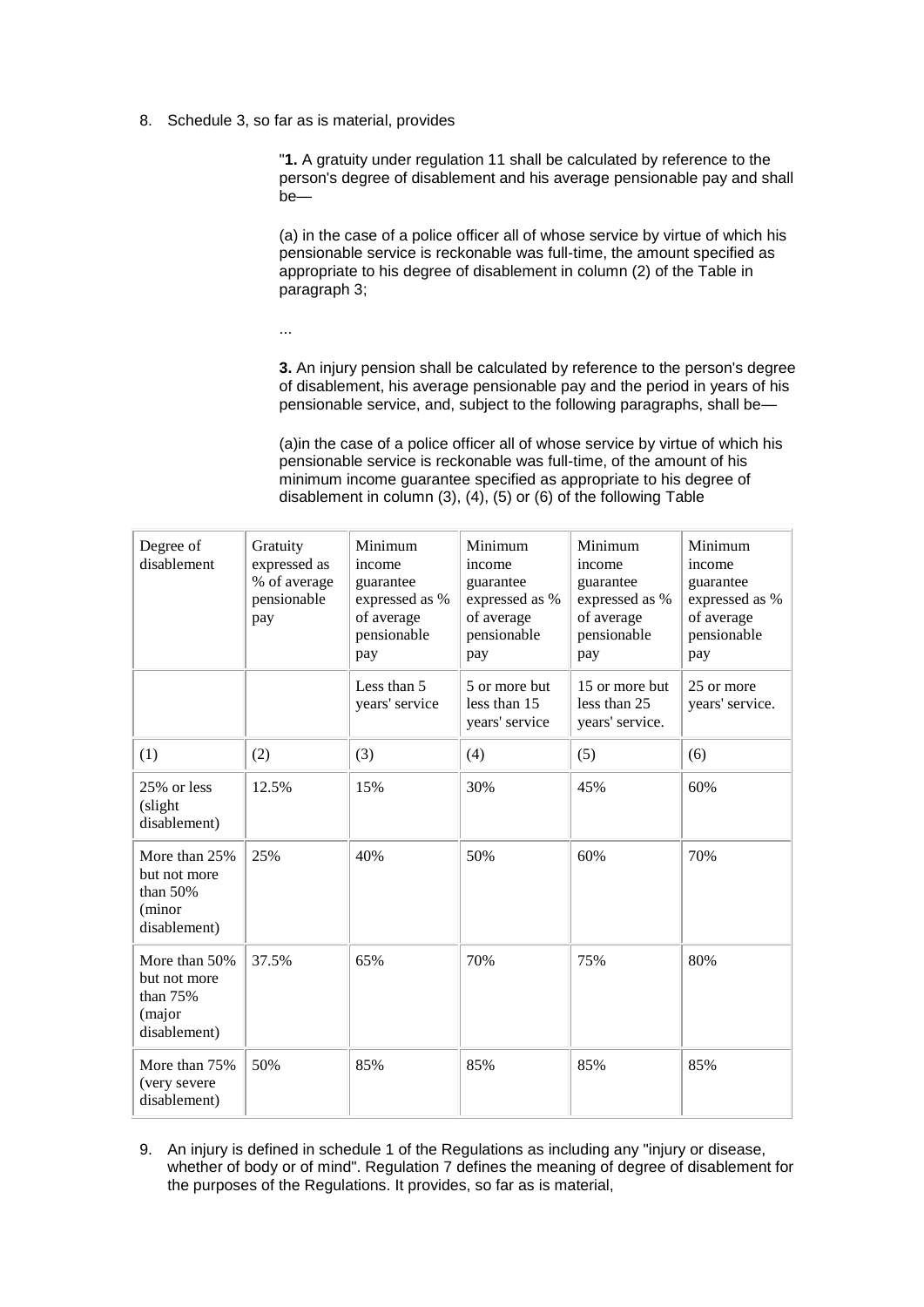"(1) Subject to paragraph (2), a reference in these Regulations to a person being permanently disabled is to be taken as a reference to that person being disabled at the time when the question arises for decision and to that disablement being at that time likely to be permanent.

...

(4) Subject to paragraph (5), disablement means inability, occasioned by infirmity of mind or body, to perform the ordinary duties of a member of the force except that, in relation to the child or to the widower or surviving civil partner of a woman member of a police force, it means inability, occasioned as aforesaid, to earn a living.

(5) Where it is necessary to determine the degree of a person's disablement it shall be determined by reference to the degree to which his earning capacity has been affected as a result of an injury received without his own default in the execution of his duty as a member of a police force:

Provided that a person shall be deemed to be totally disabled if, as a result of such an injury, he is receiving treatment as an in-patient at a hospital.

## 10. Regulation 30 provides:

"1) Subject to the provisions of this Part, the question whether a person is entitled to any, and if so what, awards under these Regulations shall be determined in the first instance by the police authority.

(2) Subject to paragraph (3), where the police authority are considering whether a person is permanently disabled, they shall refer for decision to a duly qualified medical practitioner selected by them the following questions—

(a)whether the person concerned is disabled;

(b)whether the disablement is likely to be permanent,

except that, in a case where the said questions have been referred for decision to a duly qualified medical practitioner under regulation H1(2) of the 1987 Regulations, a final decision of a medical authority on the said questions under Part H of the 1987 Regulations shall be binding for the purposes of these Regulations;

and, if they are further considering whether to grant an injury pension, shall so refer the following questions—

 $(c)$ 

whether the disablement is the result of an injury received in the execution of duty, and

(d)

the degree of the person's disablement;

and, if they are considering whether to revise an injury pension, shall so refer question (d) above.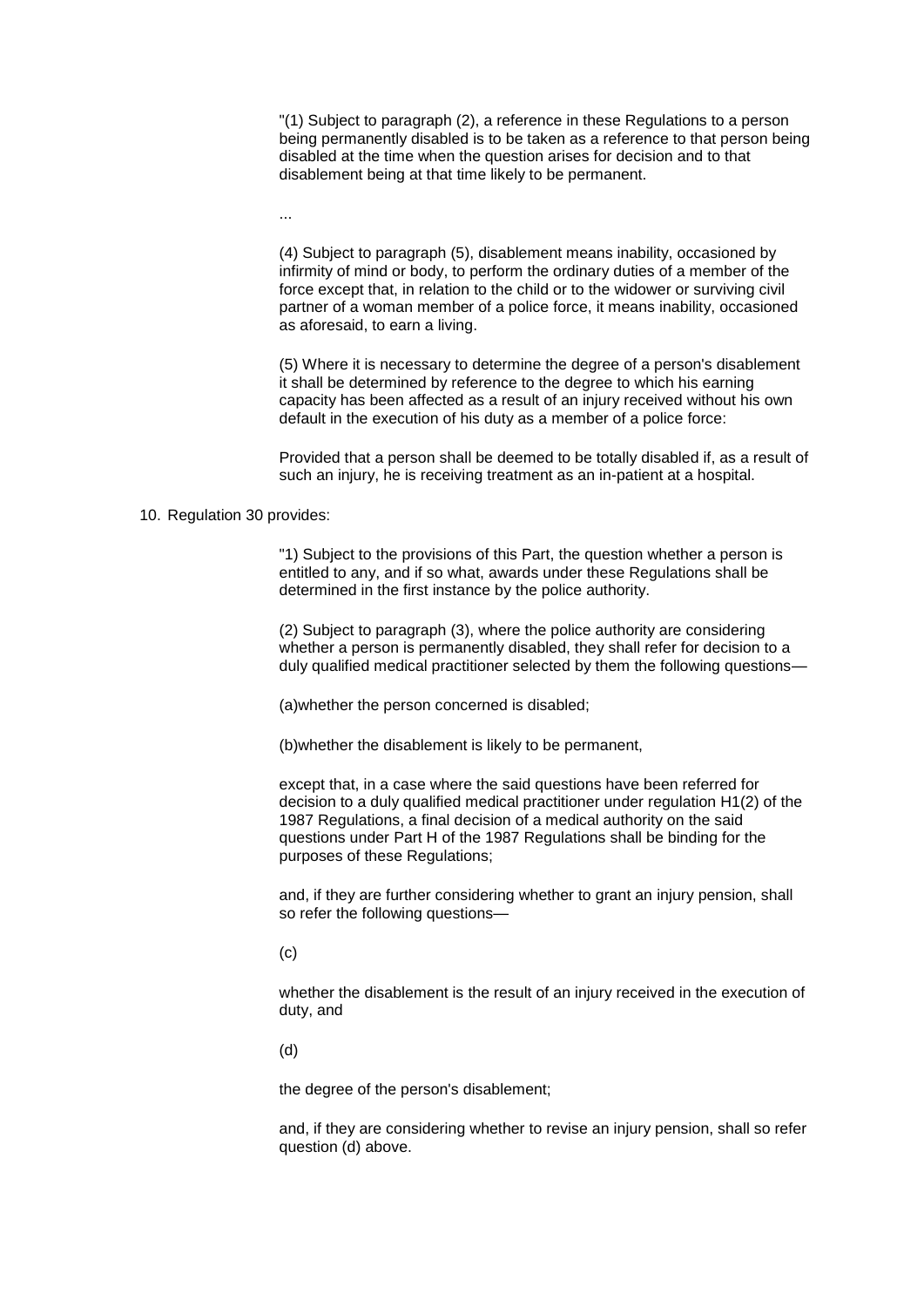...

(6) The decision of the selected medical practitioner on the question or questions referred to him under this regulation shall be expressed in the form of a report and shall, subject to regulations 31 and 32, be final."

11. Regulation 31 provides for an appeal to a board of medical referees, in this case the first defendant. Regulation 32 provides for a further reference to the medical authority. Regulation 37 provides for the review of injury pensions. Regulation 37(1) states:

> (1) Subject to the provisions of this Part, where an injury pension is payable under these Regulations, the police authority shall, at such intervals as may be suitable, consider whether the degree of the pensioner's disablement has altered; and if after such consideration the police authority find that the degree of the pensioner's disablement has substantially altered, the pension shall be revised accordingly."

Regulation 43(1) provides,

"

**"**(1) Subject to the provisions of these Regulations, in particular of regulation 11(2) (limitation on payment of an injury pension to a person who ceased to serve before becoming disabled) and Part 5 (revision and withdrawal or forfeiture of awards), the pension of a member of a police force under these Regulations shall be payable in respect of each year as from the date of his retirement."

The Guidance on Medical Appeals (section 5, paragraph 6) states:

"For the purposes of police injury awards 'degree of disablement' means the extent to which a medical authority (ie the selected medical practitioner (SMP) or, on appeal, a medical referee) assesses a person's earning capacity has been affected by the relevant injury. The link with earnings is necessary because injury pensions are based on a system of 'minimum income guarantee' designed to bring total income in retirement up to a certain level."

Annex C to the Guidance bears the heading "Home Office Guidance for Forces on Reviews of Injury Awards". By way of introduction it states:

> "This Guidance is being issued to help ensure a fairer, more cohesive approach to the payment of injury benefits to ill-health retired officers who have reached the compulsory retirement age with their Force."

Under the heading "Review of Injury Pensions once Officers reach Age 65" it states:

"Once a former officer receiving an injury pension reaches the age of 65 they will have reached their State Pension Age irrespective of whether they are male or female. The force then has the discretion, in the absence of a cogent reason otherwise, to advise the SMP to place the former officer in the lowest band of Degree of Disablement. At such a point the former officer would normally no longer be expected to be earning a salary in the employment market.

A review at age 65 will normally be the last unless there are exceptional circumstances which require there to be a further review."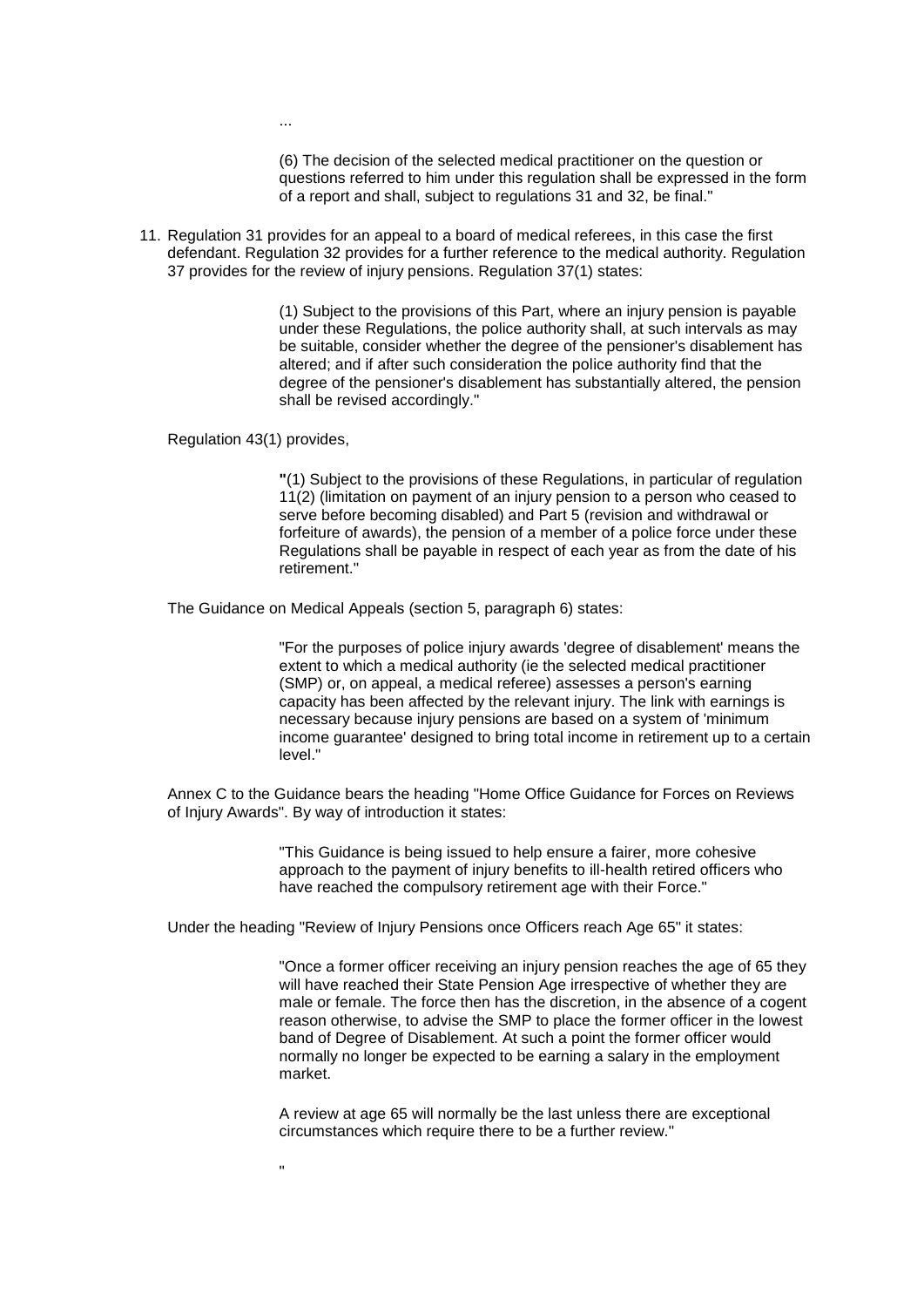The Medical Appeal Guidance is in substantially the same form as the Guidance. Paragraph 20 of section 5 of the Guidance on Medical Appeals provides:

> "Once a former officer receiving an injury pension reaches the age of 65 they will have reached their State Pension Age irrespective of whether they are male or female. The force then has the discretion, in the absence of a cogent reason otherwise, to advise the SMP to place the former officer in the lowest band of Degree of Disablement."

- 12. The two grounds in respect of which the Court of Appeal granted permission to the claimant to challenge the Guidance are: first, that the Guidance is inconsistent with the Regulations (ground 1A; and, second, that the Guidance is wrong in that it mistakes earnings for earning capacity (ground 1B). In respect of ground 1A, Mr David Lock QC, for the claimant, submits that the recommendation in the Guidance that once a police officer will have reached the age of 65 there needs to be a "cogent reason" for not placing the former officer in the lowest band for injury pensions is inconsistent with Regulation 7(5) which requires the assessment of the former officer's "degree of disablement" by reference to the loss of earning capacity of the former officer regardless of his or her age. There is no presumption provided for within the Regulations that a person who reaches the age of 65 is unable to work or has either no or a reduced earning capacity by reason of reaching that age. There is, therefore, no basis for failing to consider the individual circumstances of the former officer on such a review.
- 13. As for ground 1B, Mr Lock submits that the test under Regulation 7(5) is based on the loss of a former officer's earning capacity, not his actual loss of earnings. In this regard he relies on the judgment of Ouseley J in R (South Wales Police Authority) v The Medical Referee (Dr David Anton) and Crocker [\[2003\] EWHC 3115 Admin](http://www.bailii.org/ew/cases/EWHC/Admin/2003/3115.html) where the judge said at paragraph 42:

"The task, in my judgment, in assessing earning capacity is to assess what the interested party is capable of doing and thus capable of earning. It is not a labour market assessment, or an assessment of whether somebody would actually pay him to do what he is capable of doing, whether or not in competition with other workers.

- 14. On a review, whether at age 65 or any other age, Mr Lock submits that the SMP is required to consider whether there has been an alteration in the jobs – and hence earnings – the pensioner would have had the skills to perform if he had not been injured, and to compare this with the jobs and earnings that the disabled pensioner was in fact able to do as compared to the date of the last review. In his skeleton argument and his oral submissions Mr Lock puts forward what he describes as his "wider submission" and his "narrower submission". The wider submission, which is made by reference to the judgment of Burton J in R (Turner) v Police Medical Appeal Board [2009] EWHC 1867 Admin and the Court of Appeal in Metropolitan Police Authority v Laws [2010 EWCA Civ 1099,](http://www.bailii.org/ew/cases/EWCA/Civ/2010/1099.html) is that the task that the first and third defendants are required to undertake as part of a Regulation 37(1) review is not to commence with an assessment of the present uninjured earnings capacity and compare this to the actual earnings capacity of a former police officer. The only duty on a medical authority when conducting a Regulation 37(1) review is to decide whether, since the award or last review – whichever is the latest – there has been a change in the degree of disablement; whether, in the language of the regulation, there has been a substantial alteration.
- 15. Mr Lock's narrower submission is based on an analysis of the Guidance and includes asking whether it complies with three tests. First, the Inconsistency Test: the approach set out in the Guidance does not recommend an approach which is in any way inconsistent with the statutory test that the decision maker must apply as part of the decision making process. Second, the *Padfield* test: the Guidance must make recommendations about the exercise of the statutory discretion which promote the policy and objects of the act. Third, the Presumption Test: the Guidance is entitled to suggest factors that a discretionary decision maker may wish to take into account in making a decision. However, it must not suggest that, in exercising the area of discretionary judgment open to the decision maker, the decision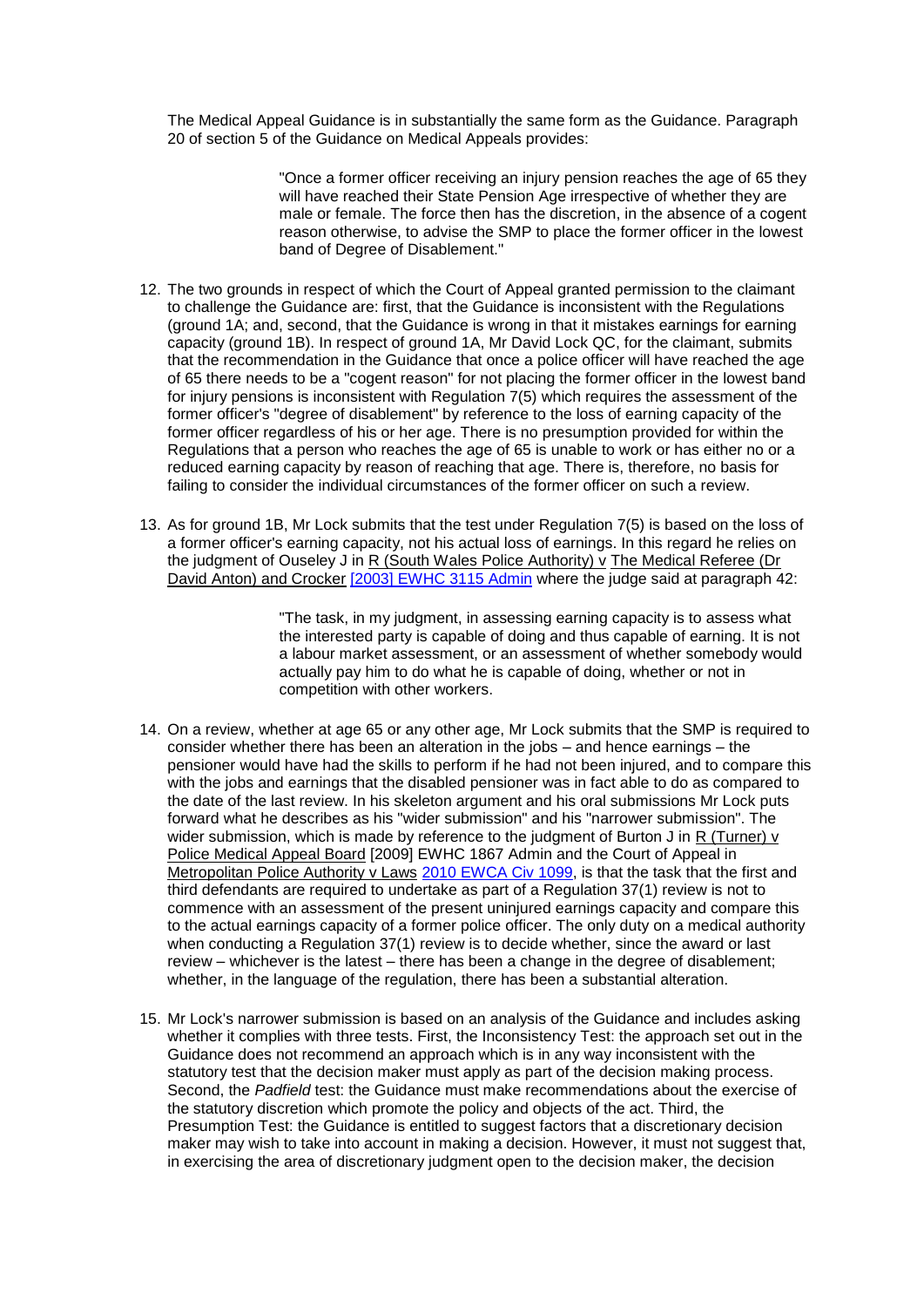maker is either required to take any discretionary factor into account or to apply any presumption unless the requirement or the presumption is set out in the statutory scheme.

- 16. Applying these tests, Mr Lock submits that the Guidance is flawed for four reasons. First, the discretion to advise the SMP to reduce a former officer to the lowest band of degree of disablement could only arise if it were provided for in the Regulations. There is no provision in the Regulations which gives rise to such a discretion. Accordingly the Guidance is inconsistent with Regulation 37 and also fails the presumption test. Second, the reference to a former officer "no longer being expected to be earning a salary in the employment market" is, in reality, a suggestion either that a person who is not working has no earning capacity which is flawed as a matter of logic or that a person over the age of 65 can be assumed to have no earning capacity which is equally flawed logic. Accordingly, it fails the *Padfield* test because it does not promote the purpose of the Regulations. Third, it also fails the Presumption test because the "cogent reason" test is not part of the statutory scheme and deviates the decision maker from the statutory scheme in an unlawful way. Fourth, the way in which the "cogent reason" test is put forward fails all three tests. It places a heavy onus on the former officer to demonstrate that he or she still has an earning capacity. This is a reversal of the burden of proof under the Regulations because the default position in the Regulations is that the pension is unaltered unless a substantial alteration is proved.
- 17. Mr Oliver Sanders, for the second defendant, in response to ground 1A, emphasises that Regulation 7(5) requires an assessment of the degree of a person's disablement by reference to the degree to which their earning capacity has been affected. He submits that, given that the Regulations are silent as to the means of assessing the effect on an individual's earning capacity, it is entirely proper for the Home Office to issue guidance suggesting appropriate assumptions in order to give the decision-making authorities a framework and some structure for their deliberations and to help promote consistency of approach. It is common sense and consistent with the purpose and practical focus of the Injury Pension Scheme, he submits, that an injury pension review should be considered compulsory at occupational retirement age since it is no longer appropriate to use the former officer's police pay scale as the basis for his or her pre-injury earning capacity. Mr Sanders contends that the guidance simply suggests that reference is made to national average earning figures as a guide in the absence of a cogent reason for a higher or lower outside earnings level.
- 18. In response to ground 1B Mr Sanders submits that it is the claimant who falls into error by seeking to divorce earnings capacity from practical reality in the purpose of injury pensions. Any assessment of the degree to which an individual's earning capacity has been affected as a result of an injury inevitably requires a counterfactual assessment of their earning capacity "but for" the injury. The assessment must be directed to what the individual would have been earning in reality and not what they would have been earning in theory. The fact that someone has reached an age at which they would no longer be working as a member of a police force or probably in any other capacity cannot be disregarded.
- 19. Mr Sanders, in his skeleton argument, suggested that by contrast with grounds 1A and 1B, for which permission was given, the claimant's skeleton argument concentrates on a new argument. Mr Lock contends that a reviewing SMP or PMAB may not conduct a fresh review of the former officer's degree of disablement and use that result to work back to find that there has been an alteration in the former officer's degree of disablement. However, in Mr Sander's submission the authorities relied upon by the claimant in this regard all related to the assessment of actual earning capacity post-injury. None of them supports the proposition put forward in the context of ascertaining assumed earning capacity but for the injury.
- 20. It is accepted by Mr Sanders that SMPs and PMABs cannot re-visit previous answers to questions (a) to (c) in regulation 30(2) when conducting a review under Regulation 37. However, they must consider question (d), namely whether the degree of the pensioner's disablement has altered. He submits it is impossible to do this without reviewing their degree of disablement more generally. The Guidance is concerned with assumed earning capacity but for the duty injury and Mr Sanders submits the only way to identify an alteration in this is to compare what it was at the last review with what it is now. If this in turn points to a change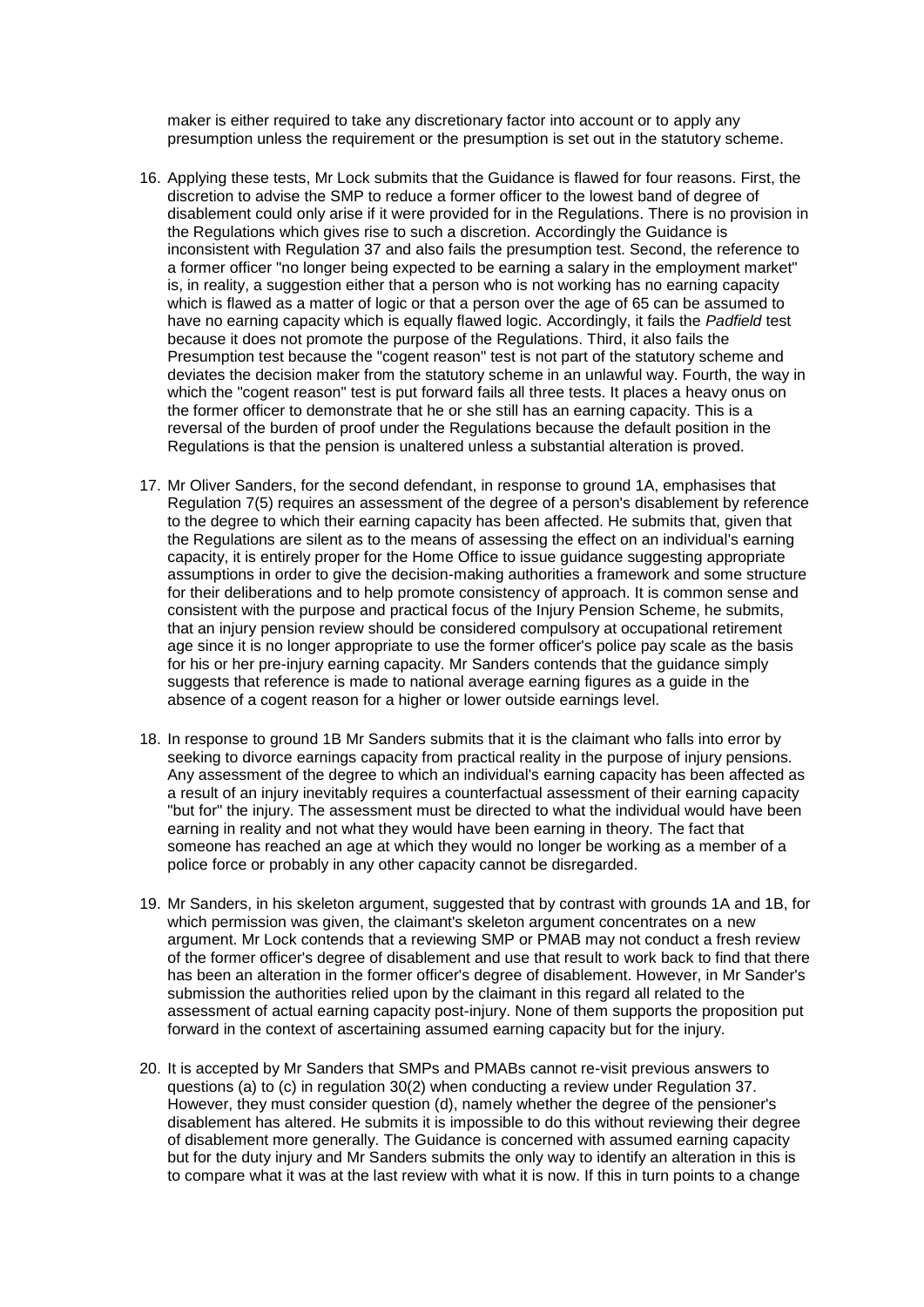in the degree to which the individual's earning capacity has been affected as a result of the injury within Regulation 7(5) and consequently an alteration in the degree of the pensioner's disablement within Regulation 37(1), this cannot be said to have entailed any revisiting of any component of the previous review (which could not have taken a view on future assumed earning capacity "but for" the injury) or any negation of its finality.

21. In support of this submission Mr Sanders relies upon the witness statement of Mr Spreadbury, sworn on 21 December 2011. Mr Spreadbury currently works as Head of the Police Pensions and Retirement Policy Section within the Home Office. At paragraph 6 of his statement Mr Spreadbury, commenting on regulation 37, says:

> "6.1 Regulation 37 of the PIBR 2006 requires police authorities to consider whether the degree of the pensioner's disablement has altered at such intervals as may be suitable and, if after such consideration the police authority finds that the degree of the former officer's disablement is substantially altered, to revise the award accordingly. ...

6.2 The question for determination upon such a review is whether there has been a change since the original decision (or last review) which has had the effect of altering the degree of disablement. It is not open to the SMP/PMAB to reach a different decision in relation to the fact of disablement, whether the disablement is likely to be permanent or whether the disablement resulted from a duty injury. In assessing degree of disablement by reference to the effect of an injury on earning capacity, as a prelude to assessing whether there has been an alteration, it is standard practice to compare assumed earning capacity 'but for' the injury, on the one hand, with actual earning capacity post-injury, on the other. This brings in the relevant guidance which is concerned with the choice of a comparative figure for assumed or 'but for' earnings capacity.

6.3 This is inevitably a hypothetical exercise but the Home Office considers it fundamental that what matters most is how much the individual could have been expected to earn 'but for' the injury and that this should be taken to indicate earning capacity. This rests on an assessment of what the individual *would* have been earning in reality and not what they *could* have been earning in theory. It would be artificial and unreal in the extreme to disregard the fact that someone has reached an age (in this case the Claimant is now 76 years old) at which he or she would have retired regardless of the duty injury."

- 22. Mr Lock observes that, in the third sentence of paragraph 6.2, Mr Spreadbury appears to be saying that the standard practice on a review is to conduct a fresh assessment. Paragraph 6.3 is, he submits, illogical. He does not suggest that the fact that a person has reached the age of 65 should be ignored, but it does not follow that such a person has no earning capacity.
- 23. It is common ground that departmental guidance of the kind at issue in this case is prima facie amenable to judicial review on error of law grounds notwithstanding its non-statutory, nonbinding status (see Gillick v West Norfolk AHA [1986] 1 AC 112, per Lord Bridge at 193G). Mr Lock suggests that the test should be whether the Guidance "permits or encourages unlawful conduct". Mr Sanders accepts that, if the Guidance suggests or encourages an unlawful approach, the Guidance would be unlawful. I agree it would not be sufficient for the Guidance merely to permit it. In my view the key question is whether the Guidance contains an error of law.
- 24. The second defendant's case and Mr Sander's submissions are based on the justification for the Guidance given at paragraphs 7.6 and 7.7 of Mr Spreadbury's witness statement. His evidence is that: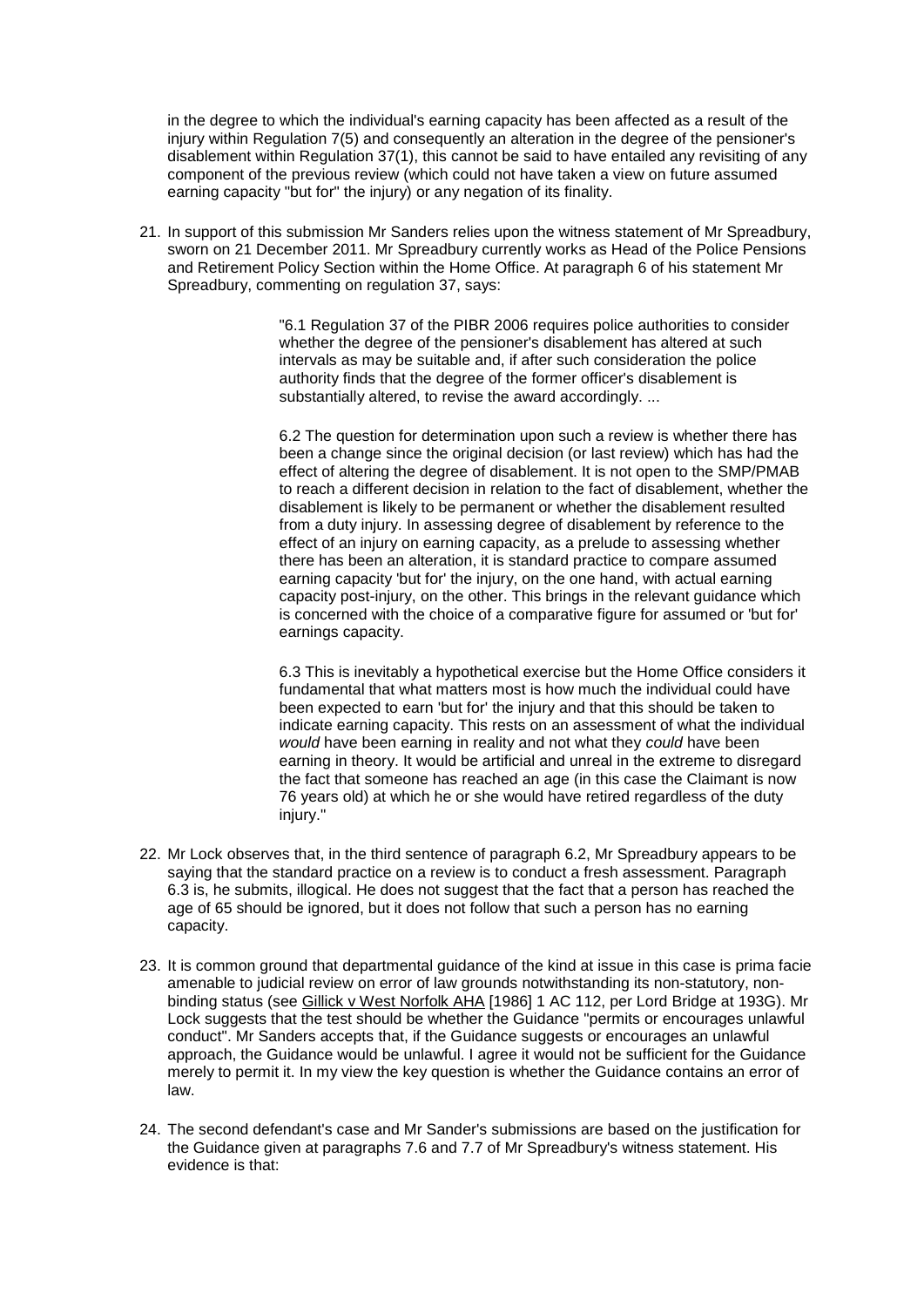"7.6 The relevant guidance suggests no more than that the following working assumptions can reasonably be made when the SMP or PMAB is assessing degree of disablement by reference to the degree to which the relevant person's earning capacity has been affected:

(1) until the age when the individual would have been compulsory retired from the police service ("CRA") it can be assumed that he or she would have remained in the service 'but for' the duty injury, and his or her earning capacity can therefore be assessed by reference to his or her police pay;

(2) from CRA onwards it can be assumed that the individual would no longer have been in the police service 'but for' the duty injury, and his or her earning capacity can therefore be assessed by reference to the average earnings of a person in his or her age group;

(3) From state pension age ("SPA") it can be assumed that the individual would no longer be in gainful employment 'but for' the duty injury, and his or her earning capacity can therefore be assessed as nil.

7.7 Each of these assumptions is expressly amenable to rebuttal by way of a cogent reason. In relation to assumption (1), for example, it would be open to the individual to show that he or she had intended to leave the police service well before compulsory retirement age and take up more highly paid employment elsewhere. The relevant guidance therefore seeks simply to offer a framework and structure for the assessment of these matters and thereby to help promote consistency of approach, while making it clear that the PIBR 2006 take primacy and must be followed, the proposed assumptions may not apply and each case must be considered on its own individual merits."

- 25. Mr Sanders submits that the Regulations must be read as a whole and given a purposive construction. The real concern for the Home Office, he says, is the issue of principle as to what happens when police officers reach the point at which they retire. By reference to the statutory language, section 1(2) of the Act, Mr Sanders submits that the scheme is designed to address the financial consequences of an individual ceasing to be a member of the police force. The Regulations, he contends, adopt a practical focus on the effect of a duty injury on an individual's ability to operate as a police officer. Invoking the language of Laws LJ in Laws, Mr Sanders says that "the regime is designed to meet objective need" [27]. The purpose and focus of the Regulations is to provide a minimum income guarantee. Paragraph 3 of Schedule 3 to the Regulations, he submits, supports this analysis. The amount a former officer should receive should broadly correspond to the shortfall in income by reference to his inability to continue to serve as a police officer. The reality is that at the age of 65 the vast majority of persons are retired, so in terms of a rational starting point it is acceptable to assume this is so and then to consider whether the facts of an individual case are different. Mr Sanders suggests that the reference to "cogent reason" should not be viewed in terms of a burden or a standard of proof. It simply means that if there are cogent reasons, the starting point should be disregarded.
- 26. Addressing the Guidance on Medical Appeals, Mr Sanders submits that paragraph 20 should not be considered in isolation. It should be read together with paragraph 21, which makes clear that "each case needs to be considered in compliance with the Police Pensions Regulations and in the light of the individual circumstances". Paragraphs 20 and 21, dealing with the degree of disablement after the age of 65, should be read together with paragraphs 17 to 19 which consider degree of disablement after compulsory retirement age. Paragraph 17 states that, once a former officer reaches what would have been his or her compulsory retirement age under the Regulations, it is no longer appropriate to use a police pay scale on the basis of his or her pre-injury earning capacity. Paragraph 19 states that, in the absence of a cogent reason for a higher or lower outside earnings level, it is suggested that the basis of the person's earning capacity, had there been no injury, should be the national mean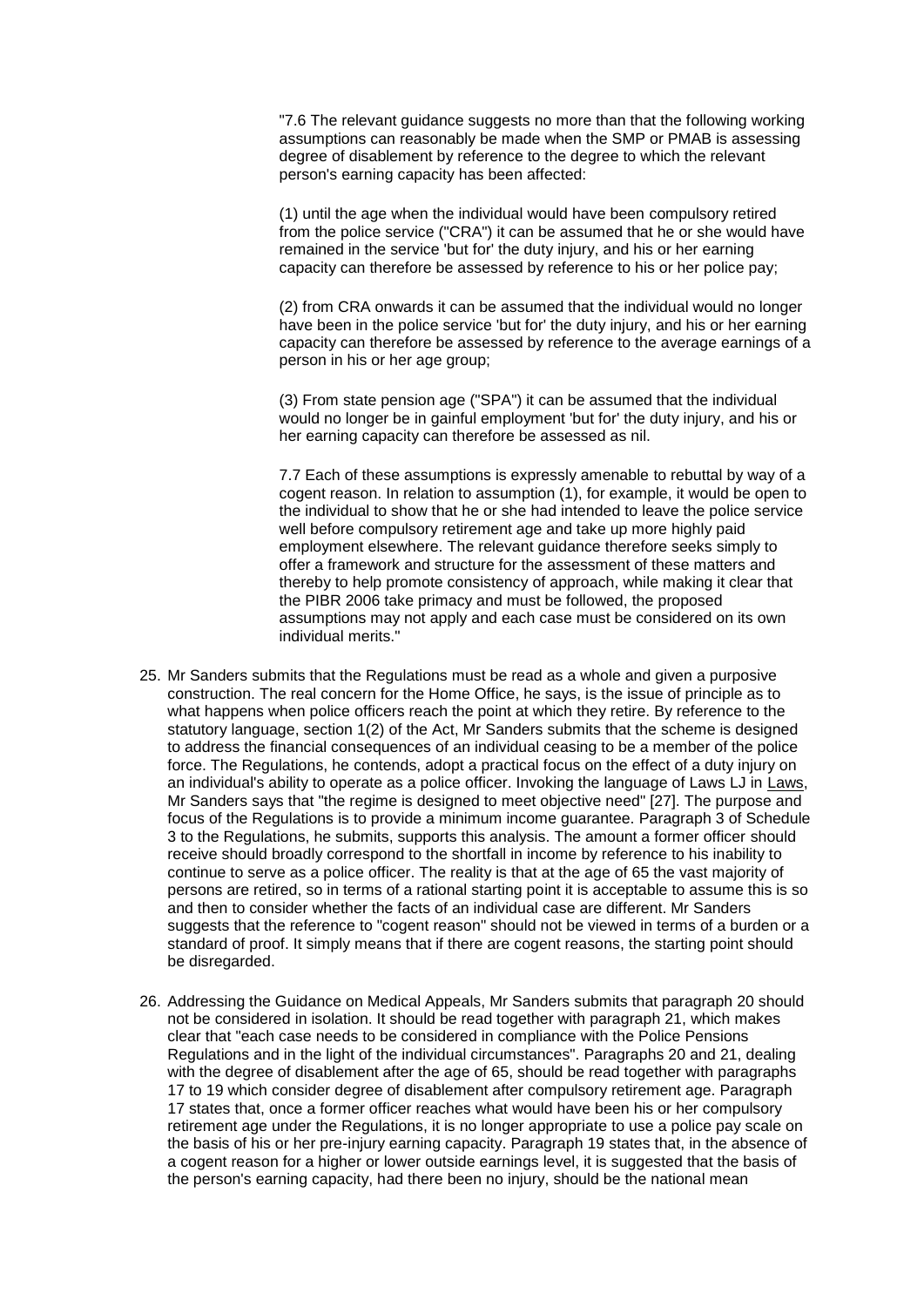earnings (from the Annual Survey of Hours and Earnings (ASHE)) and it would be for the SMP, after seeking material information from the police authority about the background to the individual case, to decide whether the ASHE figure can be used.

- 27. Mr Sanders distinguishes the authorities on which Mr Lock relies Turner, Laws, and Crocker – on the basis that they are dealing with actual post-injury earning capacity and not with but for earning capacity. He submits that the vice of those cases, starting again from scratch, has no relevance to the Guidance that invites a medical practitioner to start from scratch. Mr Sanders submits that it is not possible when considering the "but for" issue to do anything other than compare the situation that presently exists with what it was at the last review.
- 28. In my view the problem with Mr Spreadbury's "working assumptions", (in particular (3)), and the "cogent reason" test in the Guidance, is that they find no basis in Regulation 37. Indeed, in my view the authorities on which Mr Lock relies make clear that Regulation 37 requires a very different approach. I accept Mr Lock's submission that the SMP and the PMAB cannot conduct a fresh review of the uninjured earning capacity and the actual earning capacity of the former officer and then, comparing the outcome of that assessment with the previously determined degree of disablement, conclude that there has been an alteration in the former officer's degree of disablement. That approach is contrary to the analysis approved in Turner and confirmed in Laws and reverses the approach required to be taken by Regulation 37(1). The statutory scheme requires an assessment as to whether there has been an alteration in the degree of disablement first. A further quantum decision on the present degree of disablement is only permissible if the police authority, acting by the SMP, have first decided that there is a substantial alteration in the former officer's degree of disablement.
- 29. In Turner Burton J said,

"21 ... It is important from the point of view of disputes such as pension entitlement that a decision once made should be final if at all possible, and that is what is provided by these Regulations. But causation questions having been put aside, it is clearly fair both for the police force and for the community that someone who starts out on a pension on the basis of a certain medical condition should not continue to draw a pension, or any kind of benefit, which is no longer justified by reason of some improvement in his condition, or, of course, the reverse.

....

23. It is apparent, therefore, that in considering questions of disablement earning capacity is important, but, of course, Crocker would not apply straightforwardly to the present case. It would not justify starting from scratch in relation to earning capacity, because in the present case what is posed under Regulation 37 is the degree if any to which the pensioner's disablement has altered. By virtue of Regulation 7(5) that would include a scenario in which the degree of the pensioner's disablement had altered by virtue of his earning capacity improving. To that extent, therefore, the approach by the SMP, had it been justifiable, which it was not because it had been overturned on appeal by the PMAB, would have been relevant. Mr Lock accepts that if there is now some job available which the defendant would be able to take by virtue either of some improvement in his condition or in the sudden onset of availability of such a job then that would be a relevant factor. But it would all hang on the issue of alteration or change after 'such intervals as may be suitable'. There is no question of relitigation and, of course, suitable intervals suggests that this is not a matter which should be revisited every year, nor is it."

30. In Laws the Court of Appeal approved the construction of the Regulations adopted by Cox J at first instance. As the judge put it at [\[2009\] EWHC 3135](http://www.bailii.org/ew/cases/EWHC/Admin/2009/3135.html) at 35, the Board erroneously conducted "...an entirely fresh assessment of the claimant's degree of disablement and its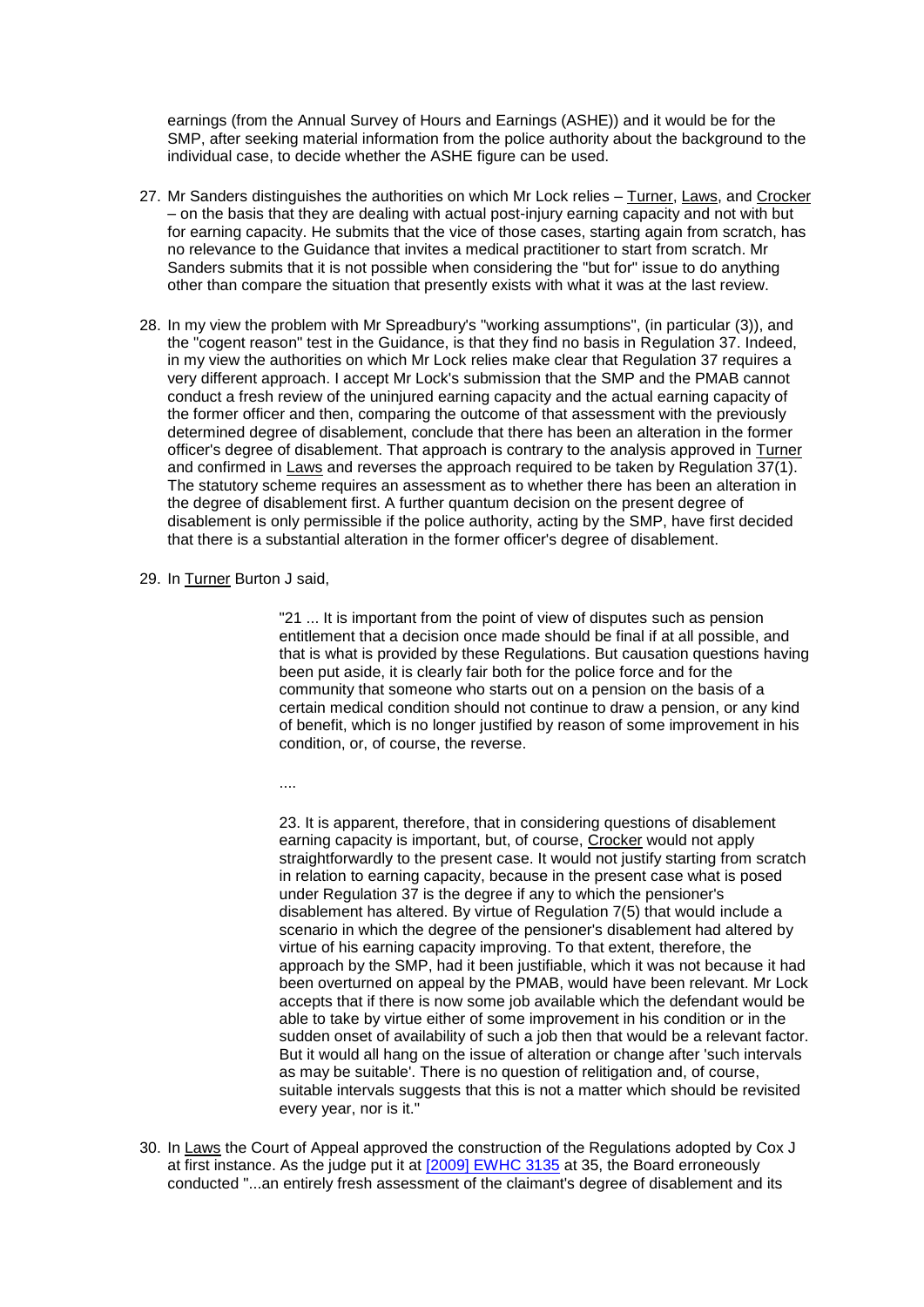causes, rather than directing their minds, as required by the regulations, to whether her degree of disablement had substantially altered since the last review in 2005."

31. The Court of Appeal in Laws expressly approved the decision in Turner. Rejecting the submission made by Mr Pitt-Payne for the police authority to the effect that the starting point for the Board or the SMP is to consider the pensioner's current degree of disablement and compare it with the previous assessment. Laws LJ said:

> "18. So much is surely confirmed by the terms of Regulation 37(1), under which the police authority (*via* the SMP/Board are to "consider whether the degree of the pensioner's disablement has altered". The premise is that the earlier decision as to the degree of disablement is taken as a given; and the duty – the *only* duty – is to decide whether, since then, there has been a change: "substantially altered", in the words of the Regulation. The focus is not merely on the outturn figure, but on the *substance* of the degree of disablement.

19. In my judgment, then, the learned judge below was right to construe the Regulations as she did. Burton J's reasoning in paragraph 21 of *Turner*, which encapsulates the same approach, is also correct. The result is to provide a high level of certainty in the assessment of police injury pensions. It is not open to the SMP/Board to reduce a pension on a Regulation 37(1) review by virtue of a conclusion that the clinical basis of an earlier assessment was wrong. Equally, of course, they may not *increase* a pension by reference to such a conclusion; and it is right to note that Mr Butler, appearing for the Board, voiced his client's concern that so confined an approach to earlier clinical findings might in some cases work to the disadvantage of police pensioners. Strictly that is so. But the clear legislative purpose is to achieve a degree of certainty from one review to the next such that the pension awarded does not fall to be reduced or increased by a change of mind as to an earlier clinical finding where the finding was a driver of the pension then awarded.

- 32. There is in my view no statutory basis in the Regulations to support a different approach to a regulation 37 review at different ages. I reject Mr Sanders' submissions distinguishing Turner, Laws, and Crocker in this respect. I also reject Mr Sanders' submission that the purpose of an injury pension is to make up for the financial consequences of an enforced inability to continue operating as a member of a police force. Regulation 7(4) is the gateway into the benefit, defining disablement. Regulation 7(5) is concerned with the assessment of loss of earning capacity. The degree of a person's disablement should be determined by reference to the degree to which *his* (emphasis added) earning capacity has been affected as a result of the injury. The focus is on the individual's earning capacity which, in the case of a former officer, may or may not involve the police officer's salary. As Ouseley J noted in Crocker, the task in assessing earning capacity is to assess what the interested party is capable of doing and thus capable of earning. It is not an assessment of whether somebody would actually pay him to do what he is capable of doing. There is nothing in the language of section 1(2)(c) or regulation 7(5) to suggest that the life entitlement provided by regulation 43 is affected by reference to the age when the individual would have been compulsorily retired from the police service or from state pension age on the basis of an assumption that the individual would no longer be in gainful employment "but for" the duty injury and his earning capacity can therefore be assessed as nil.
- 33. The advice contained in the Guidance that the SMP may place the former officer in the lowest band of degree of disablement in the absence of a cogent reason otherwise is not supported by the wording of regulation 37(1). The advice is based on the premise that, having reached the age of 65, a former officer would normally no longer be expected to be earning a salary in the employment market. The third of Mr Spreadbury's working assumptions is that the individual would no longer be in gainful employment "but for the duty injury and his or her earning capacity can therefore be assessed as nil". This is not in my view an approach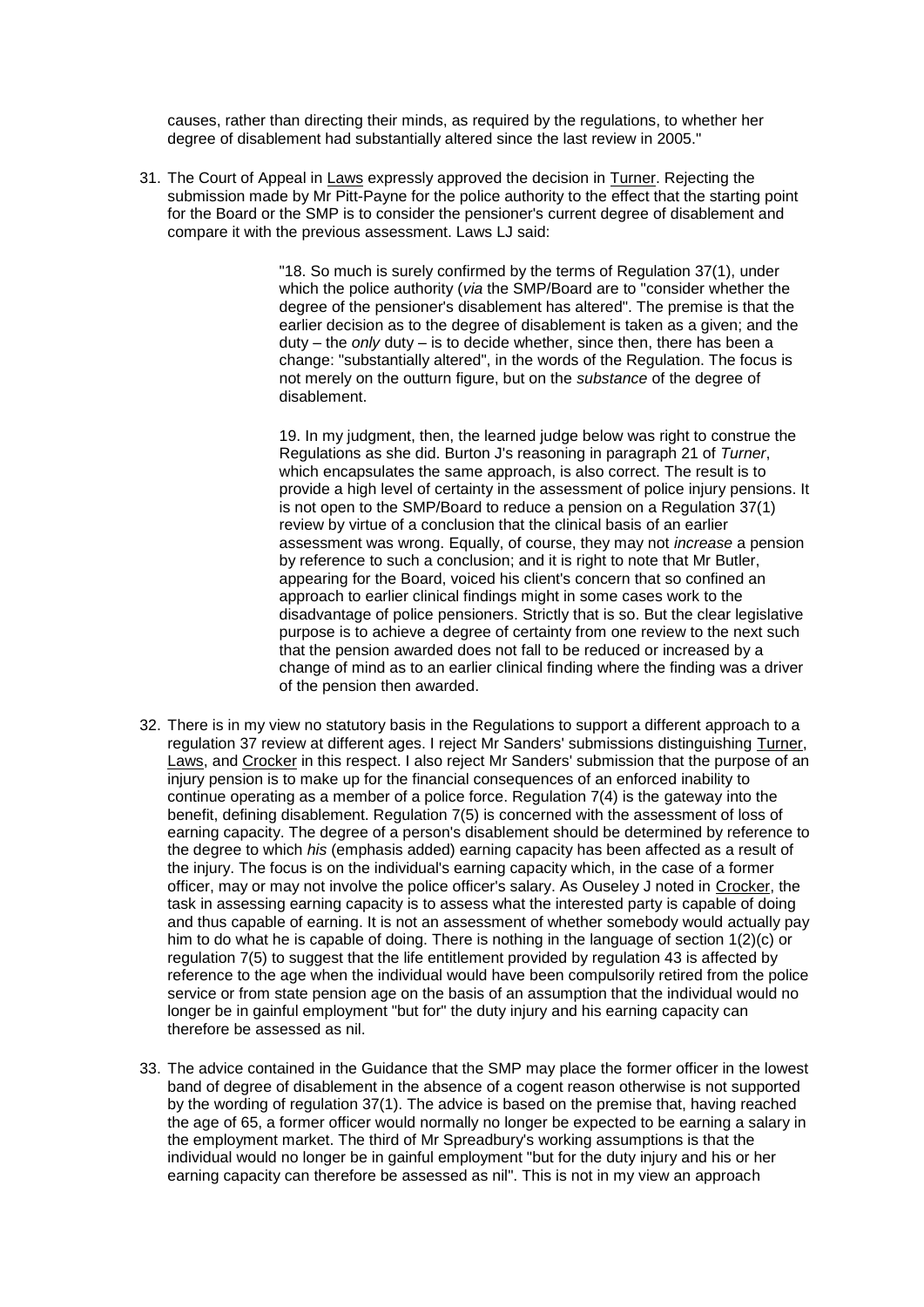permitted by regulation 37(1). It is no answer to say that the working assumptions can be rebutted by way of a cogent reason. Regulation 37(1) contains no such presumption or "cogent reason" test. The Guidance fails to address the question as to whether there has been an alteration. Instead of advising that the question as to whether there has been an alteration should be approached neutrally by the decision maker on the facts of the individual case, it wrongly advises that certain working assumptions can be made. It then wrongly advises that there must be a cogent reason to displace those assumptions. In so doing, it detracts from the neutral decision making process that should take place and sets a high bar which is not justified by the Regulations.

- 34. In the recent decision of R (Crudace) v Northumbria Police Authority [2012] EWHC 112 [Admin](http://www.bailii.org/ew/cases/EWHC/Admin/2012/112.html) involving one of the other 78 individuals reviewed by Dr Broome, HHJ Behrens accepted the argument that the Guidance was unlawful, subject to the caveat that he did so without considering any evidence or submissions from the Secretary of State for the Home Department (see paragraphs 28 to 34). On the present application I have considered the evidence put forward on behalf of the second defendant and heard submissions from counsel for the Secretary of State. In my judgment, for the reasons I have given, the parts of the Guidance and the Guidance on Medical Appeals under challenge are inconsistent with the Regulations and unlawful.
- 35. I turn now to consider whether the discretionary relief sought by the claimant should be granted. Mr Sanders submits that I should decline to grant relief on four grounds. First, he submits that any claim for relief is entirely academic, particularly as the Guidance has been suspended. Second, because of the needs of good administration. Third, to the extent that the SMP relied on the guidance, the claimant's appeal to the PMAB operated as an alternative remedy and cured any defect in his approach. Fourth, the claimant does not have a sufficient interest in the claim for the purposes of the Senior Courts Act 1981, section 31(3). Mr Sanders submits that the PMAB expressly disavowed any application of the impugned cogent reasons test and the claimant cannot claim that this had any effect on his interest or caused him any prejudice or injustice.
- 36. In considering this issue I have had regard to the evidence of Mr Spreadbury. At paragraph 9.7 of his witness statement he says that,

"...following the decision of the Administrative Court dated 12 November 2009 in R(Laws) v PMAB [\[2009\] EWHC 3135 Admin,](http://www.bailii.org/ew/cases/EWHC/Admin/2009/3135.html) (which did not bear directly on the issues raised in this case) all further use of the relevant guidance was in effect suspended by way of interim guidance issued in early 2010. This interim guidance was promulgated by way of a letter from Mr Gilbert dated 10 March 2010. ... In short, it was announced that the review of the relevant guidance had been suspended pending the outcome of the appeal to the Court of Appeal in the *Laws* case and that police authorities should defer any further injury benefit reviews under the PIBR 2006, except in cases involving the deterioration of a condition."

37. At paragraph 9.10 Mr Spreadbury continues,

"Our review of the relevant guidance was revived following the Court of Appeal decision in *Laws* dated 13 October 2010 [\(\[2010\] EWCA Civ 1099\)](http://www.bailii.org/ew/cases/EWCA/Civ/2010/1099.html) and revised draft guidance was circulated by the PMAB and other stakeholders under cover of a letter from me dated 7 January 2011 which included the following. ...

'The guidance issued under HO Circular 46/2004 has attracted significant comment, including criticism by former officers and those representing them, who felt that the guidance was the catalyst for some Police Authorities reducing a number of injury pensions when individuals had reached or beyond age 65. Our aim in this draft revised guidance, as it was with the original guidance, is to encourage greater transparency in this process and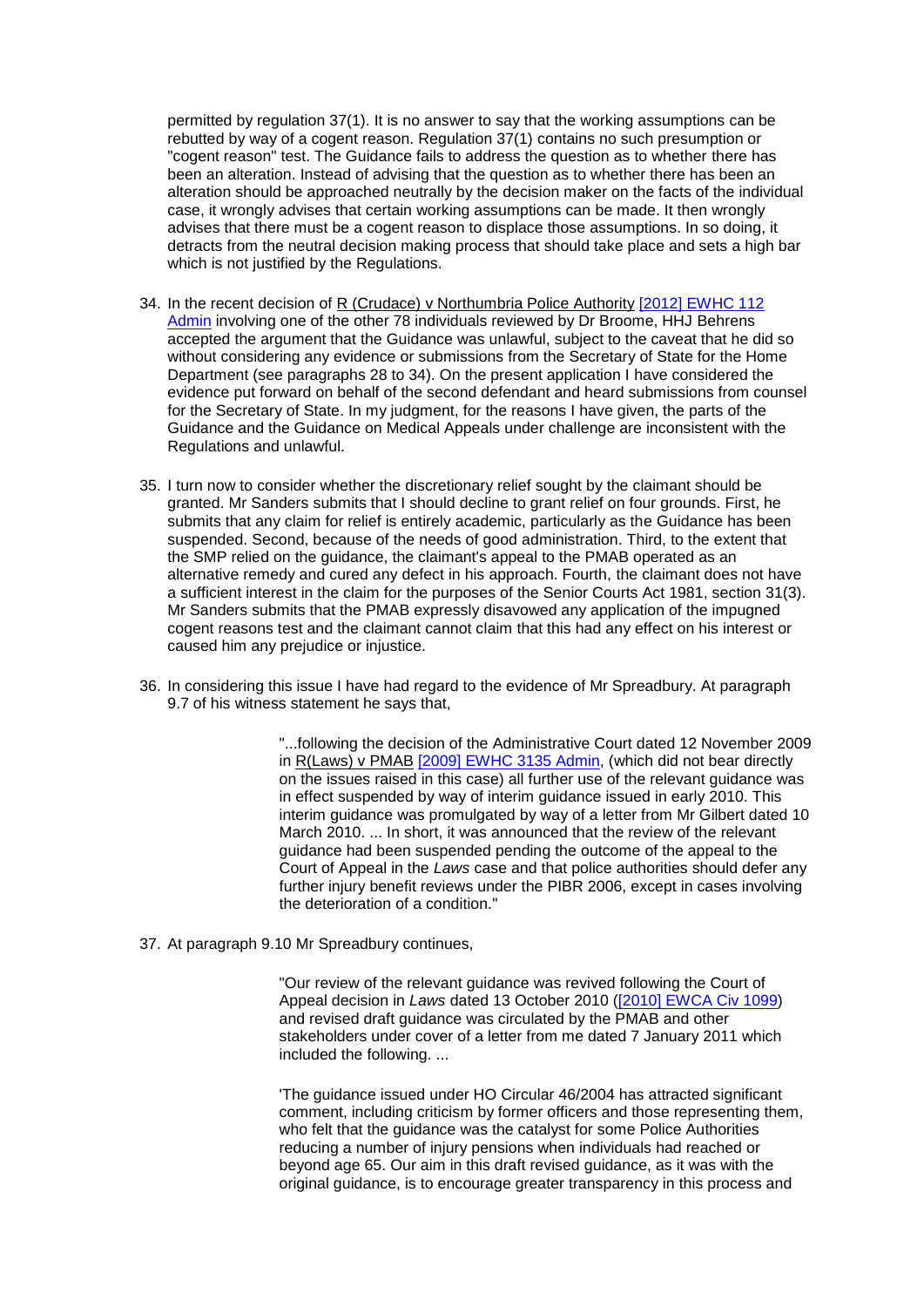consistency, providing the framework within which Police Authorities and Forces might carry out injury award reviews. Clearly, notwithstanding guidance from the Home Office, the duty and power to conduct such reviews under the 2006 Regulations remains very clearly the discretion of the relevant Police Authority. The draft revised guidance provides a firmer framework for forces to conduct reviews, with an emphasis on:

- $\circ$  each case being treated individually and on its merits;
- $\circ$  the rights of the former officer at review:
- $\circ$  transparency over the process by which a medical practitioner reviews the degree of disability and any change in earnings capacity;
- o a review not being completed solely on papers if there has been any significant change in circumstances which is likely to lead to a change in banding of the degree of disablement, ie any change in the level of the award;
- $\circ$  the police authority considering whether there are particular exceptional reasons not to review a former officer, particularly where a modest income level is involved (ie to avoid hard cases);
- o clarity of process, particularly where the police authority intends to carry out any further review after age 65."
- 38. At paragraph 9.11 Mr Spreadbury states,

"9.11 I have not exhibited a copy of the proposed draft guidance attached to my letter because we have since received various comments on it, our thinking has moved on and the text is no longer current. (I understand the claimant's advisors already have a copy in any event). As things stand, our review of the relevant guidance has been suspended again pending the outcome of these proceedings. I do not think it relevant to outline where our thinking had got to on the relevant guidance prior to the suspension of the review following the grant of permission on 1 December 2011. At that point, it was still our intention to address the subject matter of the relevant guidance in some way but we had not yet re-consulted on any advised draft guidance and we will now have to revisit the topic in the light of the Court's ruling in this case in any event. Should it appear that repeated legal challenges and uncertainty are likely to continue in this area, one possible option is the withdrawal of the relevant guidance and the abandonment of any attempt to give central guidance on the topic."

- 39. In my view none of the matters relied upon by Mr Sanders, individually or cumulatively, warrant the denial of relief in the circumstances of this case. It is clear from the evidence of Mr Spreadbury that the decision of the Home Office as to what to do with the Guidance is awaiting the outcome of these proceedings. As Carnwath LJ observed when the Court of Appeal granted permission, other individuals are affected by this case. This is general guidance which raises an issue of general importance. I do not consider the claim to be academic. Mr Spreadbury acknowledges that the guidance has caused considerable problems. There is a "live, practical question" to be resolved (see R (Rusbridger) v Attorney-General [\[2004\] 1 AC 357](http://www.bailii.org/cgi-bin/redirect.cgi?path=/uk/cases/UKHL/2003/38.html) per Lord Hutton at 35).
- 40. The "good administration needs" argument of Mr Sanders is not supported by evidence. There is no evidence that quashing the Guidance would have considerable administrative consequences or adverse effect on third parties (see generally R v Monopolies and Mergers Commission ex parte Argyll Group [\[1986\] 1 WLR 763\)](http://www.bailii.org/cgi-bin/redirect.cgi?path=/ew/cases/EWCA/Civ/1986/8.html). If a declaration were to be granted rather than the Guidance quashed, then any effect on good administration is likely to be more limited (see R v Secretary of State for Social Services ex parte AMA [1986] 1 WLR 1). In my view the evidence of Mr Spreadbury rather suggests that good administration requires clarification of this issue of general importance. The alternative remedy argument also carries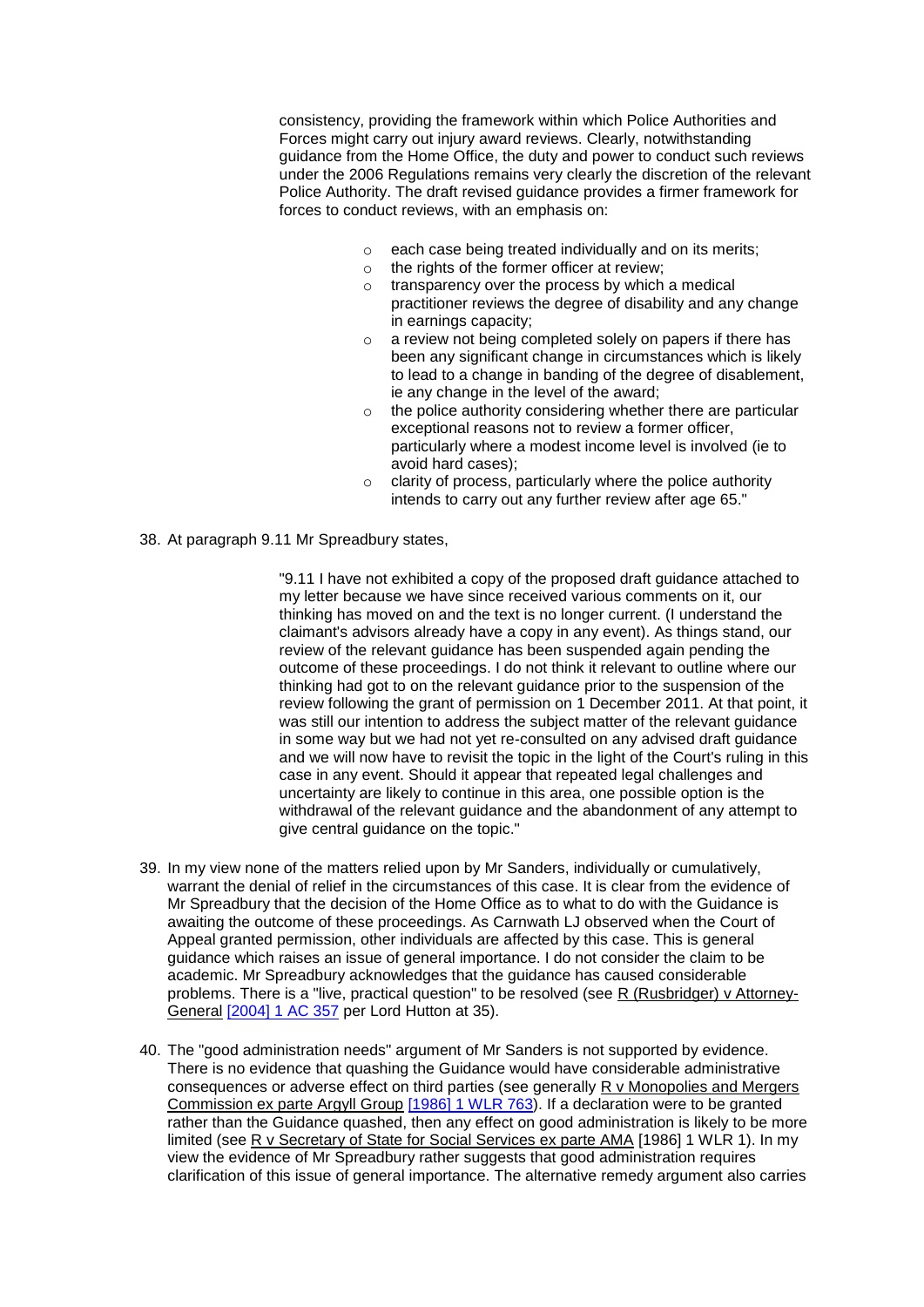no weight. The statutory appeal to PMAB did not resolve the issue of law with which this claim is now solely concerned. There is no alternative remedy for the purposes of testing the issue of the legality of the Guidance.

- 41. Finally, I am satisfied that it would be wrong to deny relief on the basis that the claimant's personal position would not be affected by the outcome of his claim against the second defendant. Mr Sanders submits that the claimant is not adversely affected by the guidance. However, as a person over the age of 65, he has an interest in the terms of any guidance that may be applied to him on any future review. The lawfulness of the Guidance raises a serious issue of importance to police officers in a similar position to the claimant.
- 42. In my judgment, the appropriate relief to grant in the circumstances of this case is a declaration that the section in the Guidance headed "Review of Injury Pensions Once Officers Reach Age 65" and paragraph 20 of the Guidance on Medical Appeals are inconsistent with the Regulations and unlawful. There is no justification for adopting a different approach to regulation 37(1) in respect of a former officer who reaches the age of 65 than in the case of a review for former officers of a younger age.

**MR LOCK:** I am grateful for your Lordship's judgment; I am particularly grateful – I know my learned friend is as well – that your Lordship was able to produce it so quickly.

My Lord, the only other matter is the questions of costs and costs clearly follow the event and, following that, the only question is whether your Lordship would be comfortable in ordering an interim payment on those costs. Your Lordship will appreciate this matter has been somewhat protracted, including going up to the Court of Appeal, where we have an order for costs. Our costs are in the region of £50,000 because we are on a conditional fee agreement. My Lord, I am afraid it is a high success fee, but this was not a case where, when we started it, it was not the equivalent of a road traffic accident for a passenger; it was a matter of considerable complexity and considerable uncertainty. Therefore I would ask for our costs.

**MR JUSTICE SUPPERSTONE**: Do you ask for them to be assessed if not agreed with an interim payment?

**MR LOCK**: Yes. There are two issues. One is the basis - I do ask for my costs on an indemnity basis. The reason I ask for indemnity basis is that, as my learned friend raised yesterday before you, we have repeatedly attempted to persuade the Home Office to accept the logic of the position and they have dragged us to a hearing on the basis that the Guidance was defensible on either the narrow or the wider basis, neither of which, as I understand your Lordship's judgment, has been accepted today. Therefore repeated attempts to try to resolve this matter have failed. I ask for an interim payment of about 50 per cent of the amount. There is a schedule if your Lordship is minded, but given the complexity of the issues I trust your Lordship will not think that, particularly on a CFA case, the sums are out of kilter and I ask for an interim payment of £30,000.

**MR JUSTICE SUPPERSTONE**: Mr Sanders, first of all costs.

**MR SANDERS**: I accept that we have to pay costs, my Lord. First of all, I should echo Mr Lock's gratitude to you for producing the judgment so quickly, which will assist the Home Office in moving forward from here.

**MR JUSTICE SUPPERSTONE**: Thank you. I understand there is no shorthand writer in court so I think my clerk has informed you that I am content for what I have read out to be sent to you on the basis that that is not the approved judgment.

**MR SANDERS**: I fully understand the caveat but we are grateful for that. In terms of costs, there are really two issues. One is whether the costs should be on an indemnity basis which does not nowadays make as much difference as it once did. My response to that would be that if were to have to pay indemnity costs because we lost the judicial review, it would follow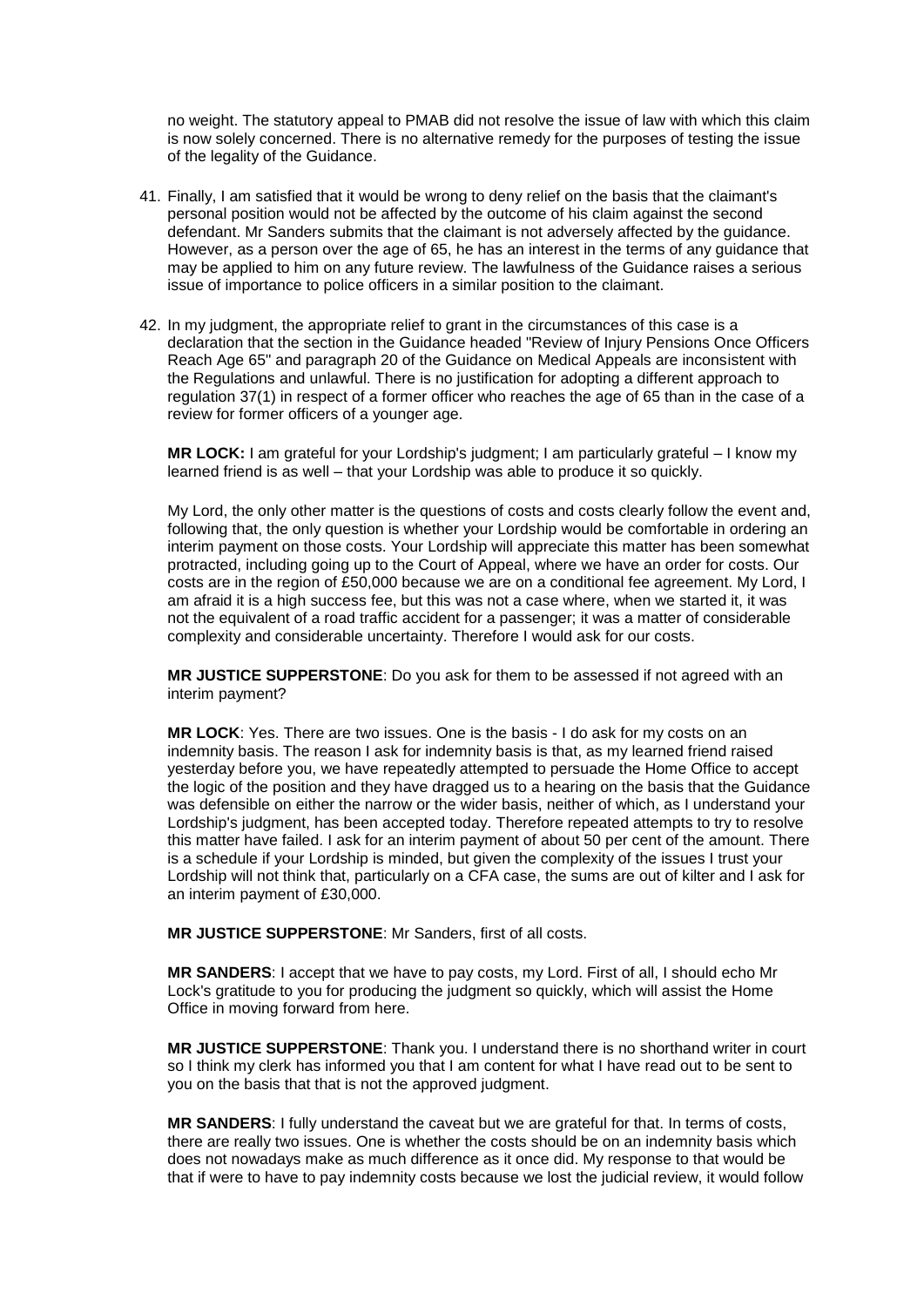in every judicial review. The fact that we defended the Guidance is neither here nor there. The difficulty that we always face with agreeing a consent order to quash or accept unlawfulness of certain parts of the Guidance, it would leave open the question as to the depth at which unlawfulness had been established.

**MR JUSTICE SUPPERSTONE**: I think it became clear during the course of submissions yesterday that the fundamental issue to be determined is not so much the wording of this Guidance. I am not suggesting that any concessions were made there. The fundamental issue is as to whether any different approach should be adopted for those 65 and over.

**MR SANDERS**: My Lord, yes, and simply settling a consent order would not resolve that. Obviously I accept that we have been unsuccessful in defending the Guidance but that should not lead me to indemnity costs in my submission.

In terms of interim payment on account, of course we would not oppose that in principle. I would oppose the amount. I think that when it comes to detailed assessment there will be an issue about the success fee that has been claimed in this case. What I would propose is 50 per cent of the base costs that are claimed in the schedule.

**MR JUSTICE SUPPERSTONE**: What is that figure?

**MR SANDERS**: It is around £50,000.

**MR LOCK**: I have various pages here that I have not considered in detail. £52,000 is the bottom line on page four.

**MR SANDERS**: I think the un-uplifted amount would be about £30,000 on that basis so I would accept an interim payment of £15,000.

**MR JUSTICE SUPPERSTONE**: As a matter of interest, how long should it take to get costs assessed in a case such as this, if it goes to assessment?

**MR SANDERS**: I have no idea, my Lord.

**MR LOCK**: I think in practical terms what tends to happen is this, that if a realistic interim payment is set there is then a negotiation and somewhere between the sum claimed and the interim payment matters are generally agreed. Therefore the answer is that assessments are quite rare. Having said that, my understanding is that you have three months in which to issue your bill for assessment and then it can take up to nine months to actually go through the detailed assessment. Sometimes in cases bills are issued and then there is a settlement. That is the way it works.

On the indemnity point, my Lord, all I say is this, that if the Home Office wanted to come here to test what was a sub-issue, that they accepted that the Guidance was essentially in its rigidity unlawful but they really wanted to test the sub-issue as to how deep it goes, that is fine, but my client should not have to pay any part of that, bearing in mind the difference between full costs and recovered costs is a cost that my client will have to pay and in effect, therefore, concessions should have been made to narrow the issues and they were not. My client should not be left with, in effect, the public policy argument between the court and the Home Office determining precisely as to how wide they deviated from what was acceptable.

**MR JUSTICE SUPPERSTONE**: Your client chose to continue with this claim - I am not criticising your client for one moment – against the second defendant in circumstances where he had been restored to his original band. So it was always a public issue claim after that.

**MR LOCK**: Yes, but it would have been perfectly proper for the Home Office to say that we accept the original Guidance was improperly worded. It could not be defended; we will go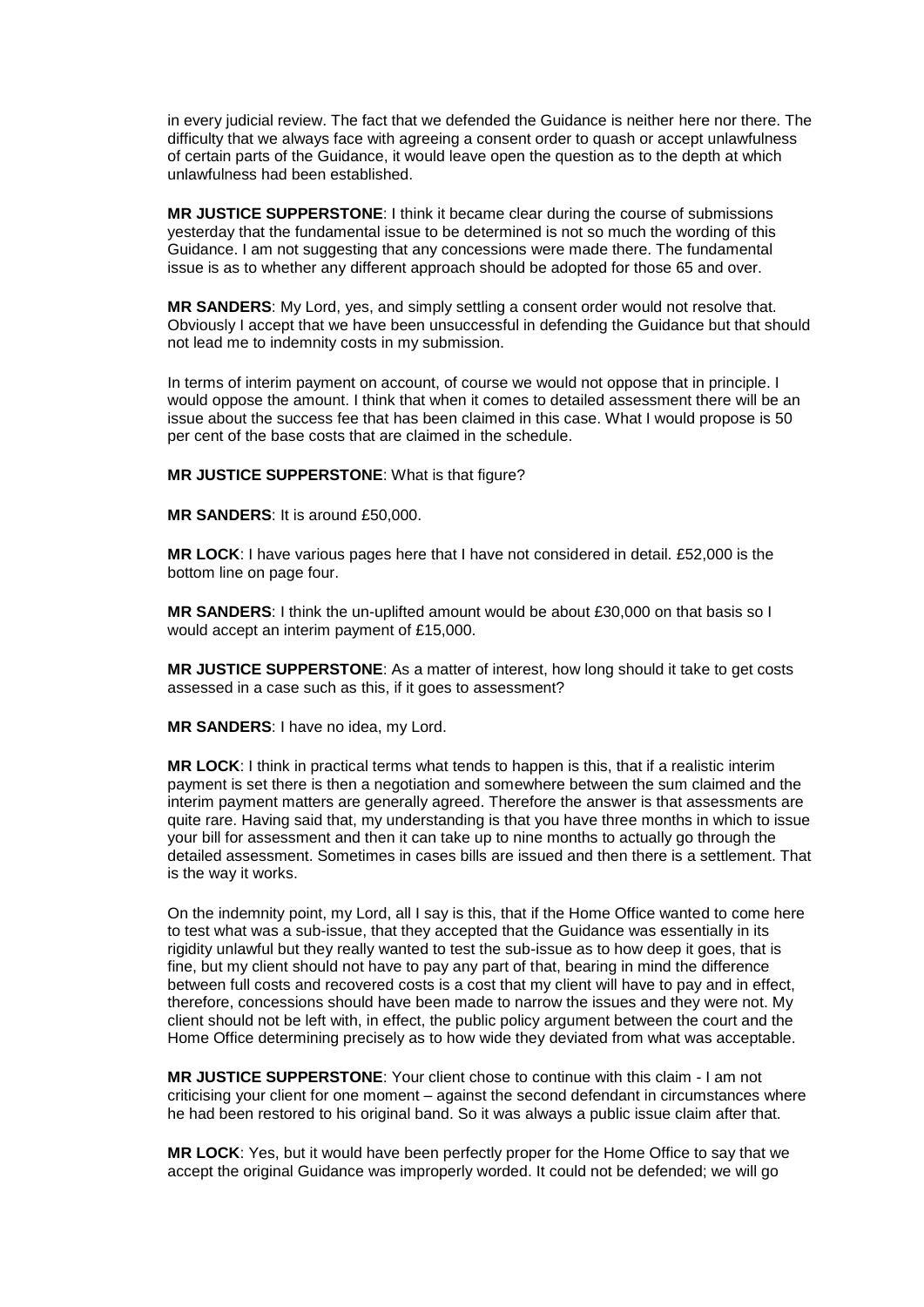away and produce fresh guidance which we think sets the right approach. They may well have made a mistake even then judging by Mr Spreadbury, but they would have made less of a mistake than they did under the original Guidance they were trying to defend. That is the first point.

The second point as far as quantum is concerned, logically I do not think the amount of work undertaken at the base cost of £30,000 is going to be substantially reduced and I cannot see that it could be said at any point that this was a claim run only on a CFA – could only be run on a CFA – where a substantial uplift was not entirely appropriate. Therefore in terms of making an assessment of setting a point which, on any view will be less, will not be greater than the amount covered on assessment which is in principle why interim costs are there, to help narrow the gap and assist. The approach that my learned friend takes, which I think would produce an interim payment of about £15,000 to £20,000, sets the bar far too low and I have asked for £30,000 against a £50,000 bill and submit that, roughly speaking, that is the approach I would like your Lordship to take. Otherwise it assumes that effectively this was a case with no risk and it was not. It was not, apart from anything else, because judicial review is always a discretional remedy and your Lordship was urged at the end yesterday not to exercise the discretion and if your Lordship had acceded to that no doubt there would have been an argument, that in the absence of a proper remedy costs should not flow. That is how I invite your Lordship to approach it.

**MR SANDERS**: Your Lordship, on the question of costs and in terms of assessment, there is a live issue about the amount of costs because this is a case where – I am not casting any aspersions on Mr Simpson's advisers – the same argument has been run several times in several sets of proceedings, most notably in Crudace and so therefore there is an issue as to whether or not costs claimed for skeleton arguments and preparation and so on claimed in this case are justifiably claimed in terms of the amount because they have been claimed in other cases along the way.

**MR JUSTICE SUPPERSTONE**: Mr Lock would say that he has done all this work answering your submissions in this case.

**MR SANDERS**: I am sure that component of the work absolutely, but in terms of the skeleton argument itself it is an argument which has been run several times and there were several cases where it failed at the permission stage.

**MR JUSTICE SUPPERSTONE**: I understand.

**MR SANDERS**: So there are live issues about taxation.

**MR JUSTICE SUPPERSTONE**: Thank you both very much. Costs to be paid by the second defendant to claimant, to be assessed if not agreed; no indemnity costs; interim payment of £20,000.

**MR LOCK**: Would your Lordship wish me to draft an order?

**MR JUSTICE SUPPERSTONE**: Would you do that, Mr Lock?

**MR LOCK**: Of course.

**MR JUSTICE SUPPERSTONE**: Thank you very much. Thank you both again for very interesting submissions.

**MR SANDERS**: I have one other matter. I should ask you for permission to appeal. I am not saying necessarily that the Secretary of State would wish to do that, but it is an issue of general importance that does have a potential policy impact and therefore, in order to get this out of the way, I ask you for permission to appeal.